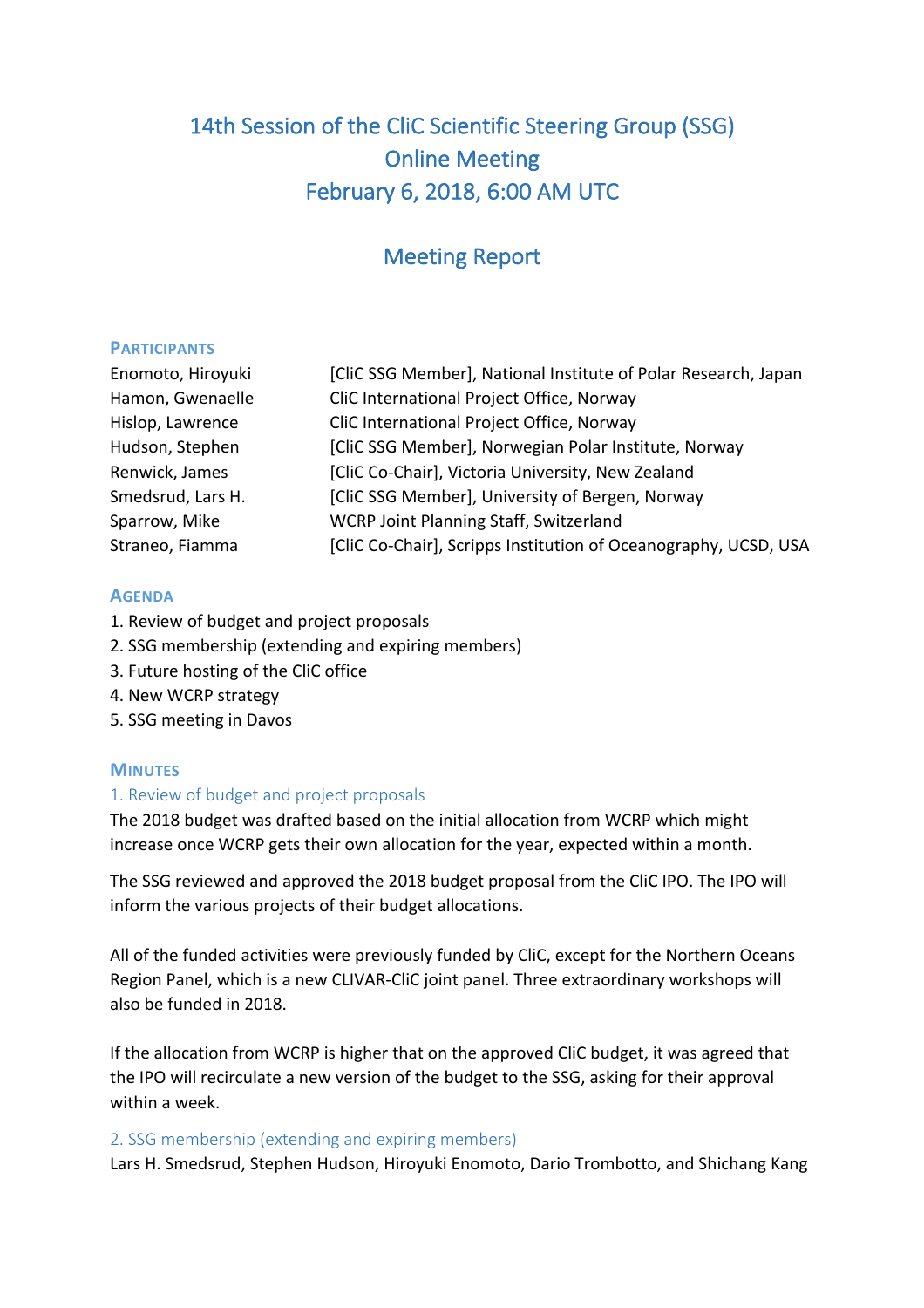were invited to extend their SSG membership for another year, until December 2019. They all accepted.

Alexandra Jahn and Sebastian Mernild who had already received a 2-year extension and have been on the SSG for 5-years, accepted to rotate off.

Replacements for these two SSG members will be identified and recommendations will be sent to the WCRP Joint Scientific Committee (JSC) before their next meeting in April. First the CliC SSG and IPO will identify the gaps in geographical representation and expertise within the SSG. It was noted that the female representation on the SSG is now quite weak and that this should be changed. Once the gaps are identified, an open call for applications will be published. The SSG and IPO will also canvass the community in the meantime to try and identify potential members.

There was an initial discussion about the gaps in expertise among the SSG members: -glaciologist/ice-sheet modelling (since S. Mernild is leaving the SSG) – the ISMIP6 community might have recommendations for such expert. -sea-ice modelling (since. A. Jahn is leaving the SSG) in Arctic and/or Antarctic

In addition to the open call, the IPO will identify a preliminary list of people to contact and share it with the SSG.

## 3. Future hosting of the CliC office

The current hosting agreement with the Norwegian Polar Institute ends at the end of June. WCRP published an open call on their website, which was shared on all of the WCRP and CliC social media channels. The call will remain open until a suitable host is found.

At the moment, the WCRP JPS Liaison, assisted by the CliC Director, is having preliminary discussions with the Qingdao Marine Laboratory in China. Contacts have also been established in Canada, Sweden, and Finland.

Other countries have expressed interest in supporting part of the office through staff time or sponsoring a meeting.

The SSG members are welcome to provide any suggestions for new hosts that they might have.

## 4. New WCRP strategy

CliC Co-Chair James Renwick will go to the next JSC meeting in China in April.

The CliC Co-Chairs are in charge of drafting the Cryosphere component of the 'Emphases of the programme' section of the new WCRP Strategic Plan. The WCRP JPS and Joint Scientific Committee (JSC) Liaisons will then review the various components and will put them out for comment to additional interested people. During a writing retreat to be held in Paris at the end of February, the WCRP JSC and JPS officers and the co-sponsors will work on the whole